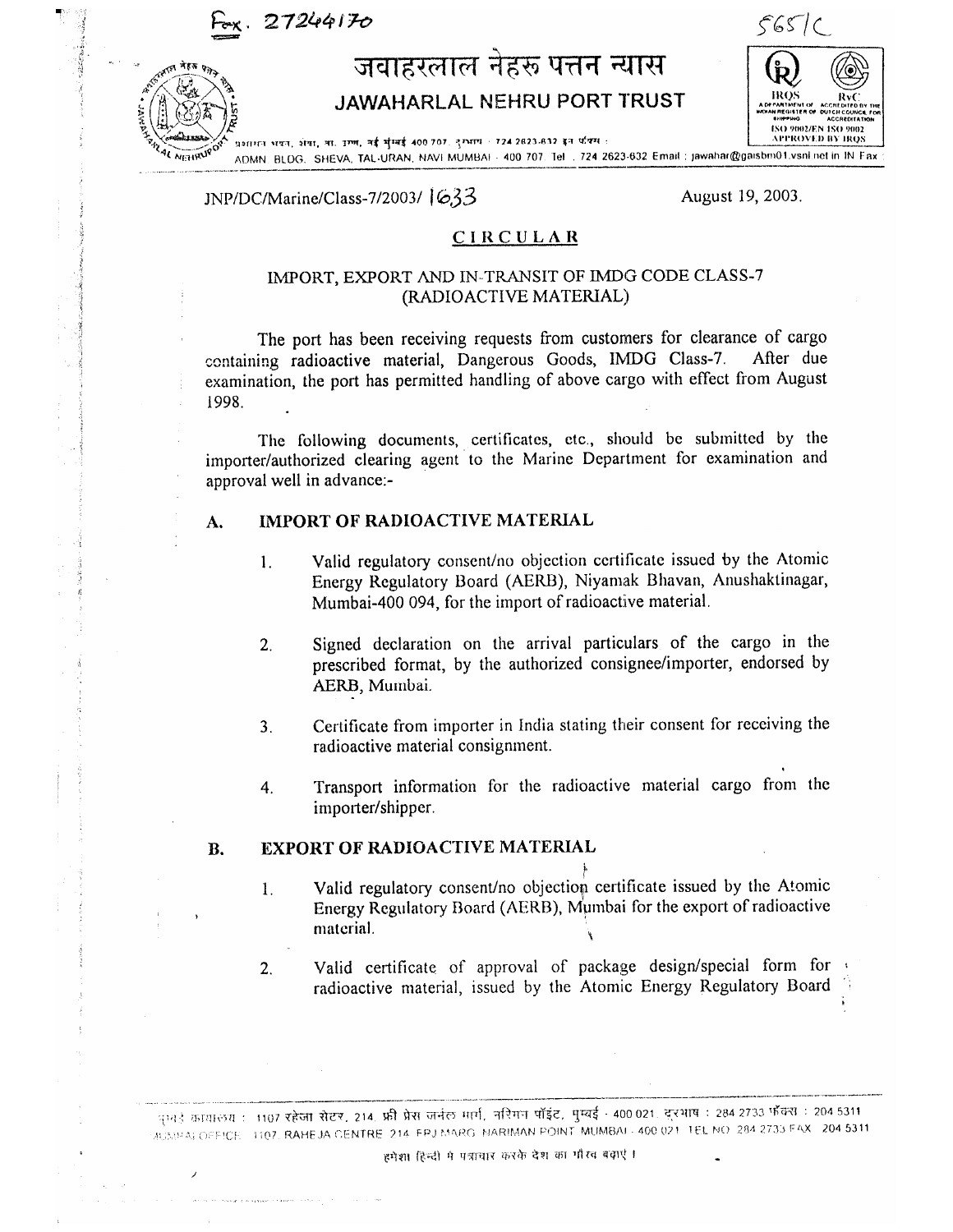(AERB) or the competent authority of country of origin of the package design, wherever applicable, as per IMDG Code Class-7.

- Certificate from importer abroad stating their consent for receiving the  $3<sub>1</sub>$ radioactive material cargo.
- Shippers/consignors declaration as required by IMDG Code Class-7. 4.

#### RADIOACTIVE CARGO : IN-TRANSIT C.

- In case of ships, in-transit, carrying radioactive cargo, signed declaration  $\mathbf{1}$ . in the prescribed format endorsed by RSD, AERB should be submitted by the consignor/shipper.
- Transport information for the radioactive material cargo from the  $2.$ consignor.

#### **GENERAL INSTRUCTIONS** D.

- The radioactive cargo should be discharged immediately and cleared on  $\mathbf{1}$ . direct delivery basis. However, in case of unavoidable circumstances, the export or import container should be stored in the container yard at the designated and isolated place for a short time with due permission from the port.
- The Fire & Safety Section, Container Terminal and the Inspectorate of  $\overline{2}$ . Dock Safety, JNPT should be informed, well in advance by the ship's agent of the movement of the container.
- This circular is in supercession of earlier circular No.JNP/DC/Marine/ 3. Class 7/98/2189 dated 10.09.1998.

Ì

With

(Capt. Subhash Kumar) Deputy Conservator

To Ship Owners/Masters/Agents 1.  $\overline{2}$ .

MANSA/CSLA/INSA/NSICT/BPCL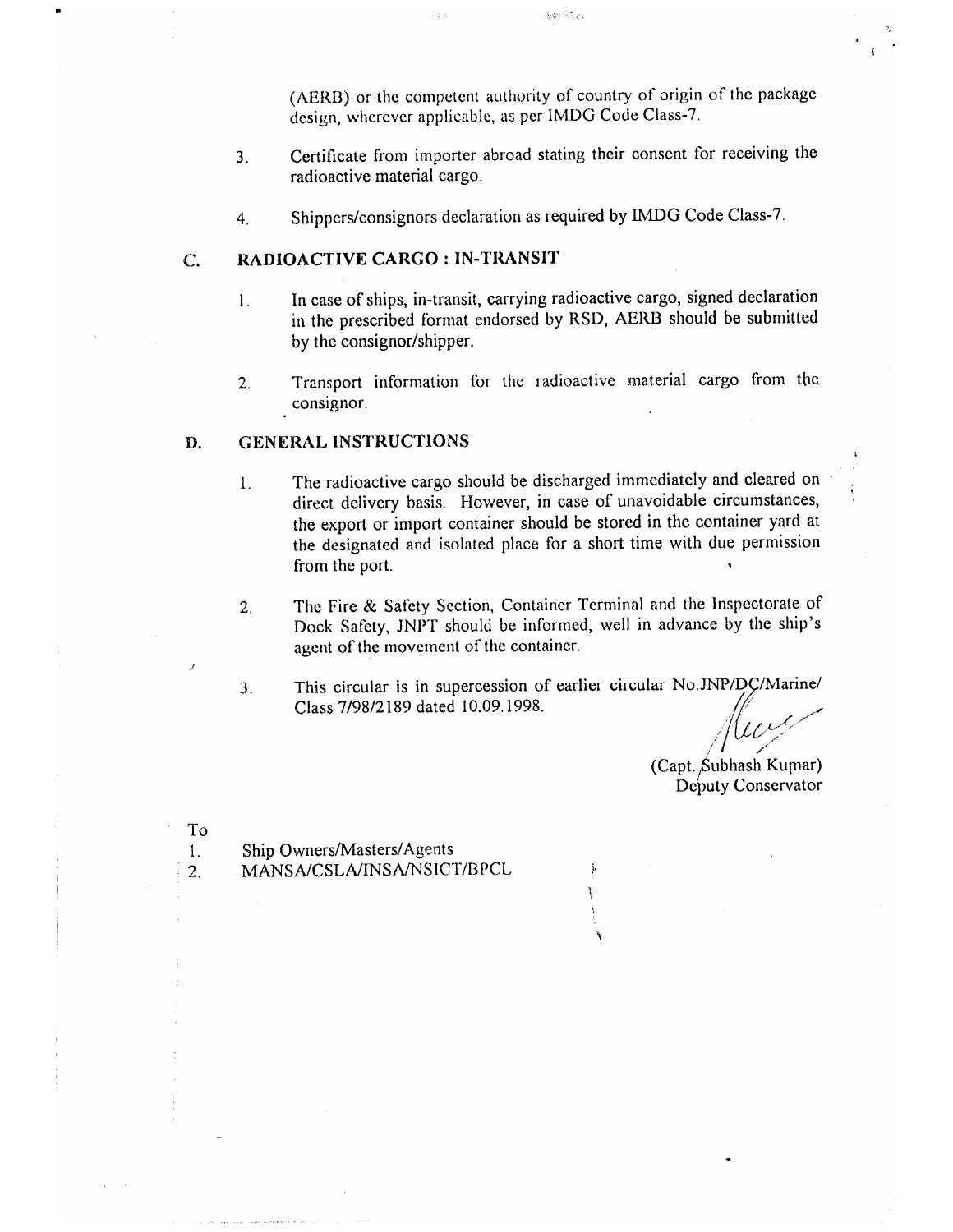## **Format for Clearance from AERB**

Arrival / In – transit particulars of radioactive cargo to be submitted to RSD, AERB for port clearance (to be furnished by importer / shippers)

| 1. Package forwarded by (Consignor/Sender)                                                           |                                        |         |
|------------------------------------------------------------------------------------------------------|----------------------------------------|---------|
| 2. Package addressed to (Consignee/receiver)                                                         |                                        |         |
| 3. Proper Shipping name                                                                              |                                        |         |
| 4. UN Class of dangerous goods                                                                       | : 7                                    |         |
| 5. United Nation No.                                                                                 | : UN no.                               |         |
| 6. Subsidiary risk (Corrosive/explosive, etc.)                                                       |                                        |         |
| 7. (a) Name of Radioactive material                                                                  |                                        |         |
| (b) Form of radioactive material                                                                     | : Special form/other than special form |         |
| 8. Quantity/Activity of Radioactive Material                                                         | $\ddot{\cdot}$                         | Gbq(Ci) |
| 9. Package details<br>(a) Dimensions of the package/container                                        |                                        |         |
| (b) Weight of the package                                                                            |                                        |         |
| (c) Type of package*<br>(such as IP-1/2/3, A, B(U)/(M), C)                                           |                                        |         |
| 10. Radiation level on the surface of the<br>package/container in mSv/h.                             |                                        | mSv/h   |
| 11. Transport index of the package                                                                   |                                        |         |
| 12. Category of the package                                                                          | : I-white / II-yellow / III-yellow     |         |
| 13. (a) Name of the ship/vessel                                                                      |                                        |         |
| (b) Voyage No.                                                                                       |                                        |         |
| 14. Date of arrival of the ship/vessel<br>(if exact date is not know, likely date of arrival)        |                                        |         |
| 15. Mode of transport from port to destination**<br>(not applicable in case of in-transit shipments) |                                        |         |